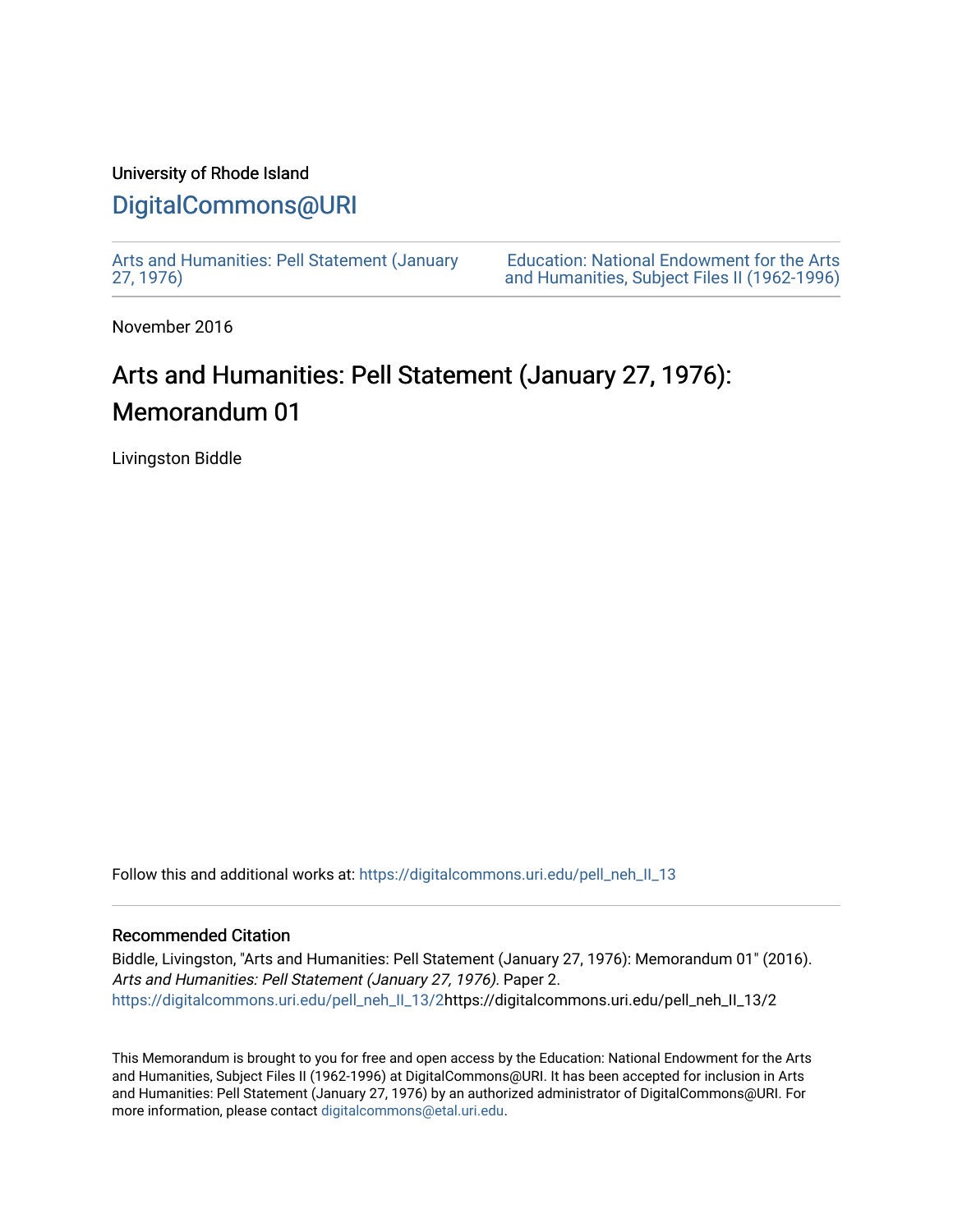# **Cinited States Senate**

## MEMORANDUM

### To: Senator

From: LB Feb. h

Attached is rough draft, as

requested, re Sen. Williams letter

asking for a statement on FY '77

funding levels. Letter attached for ref. The statement leaves some felxibility but follows the patterns discussed yesterday Jean is deing material on RD.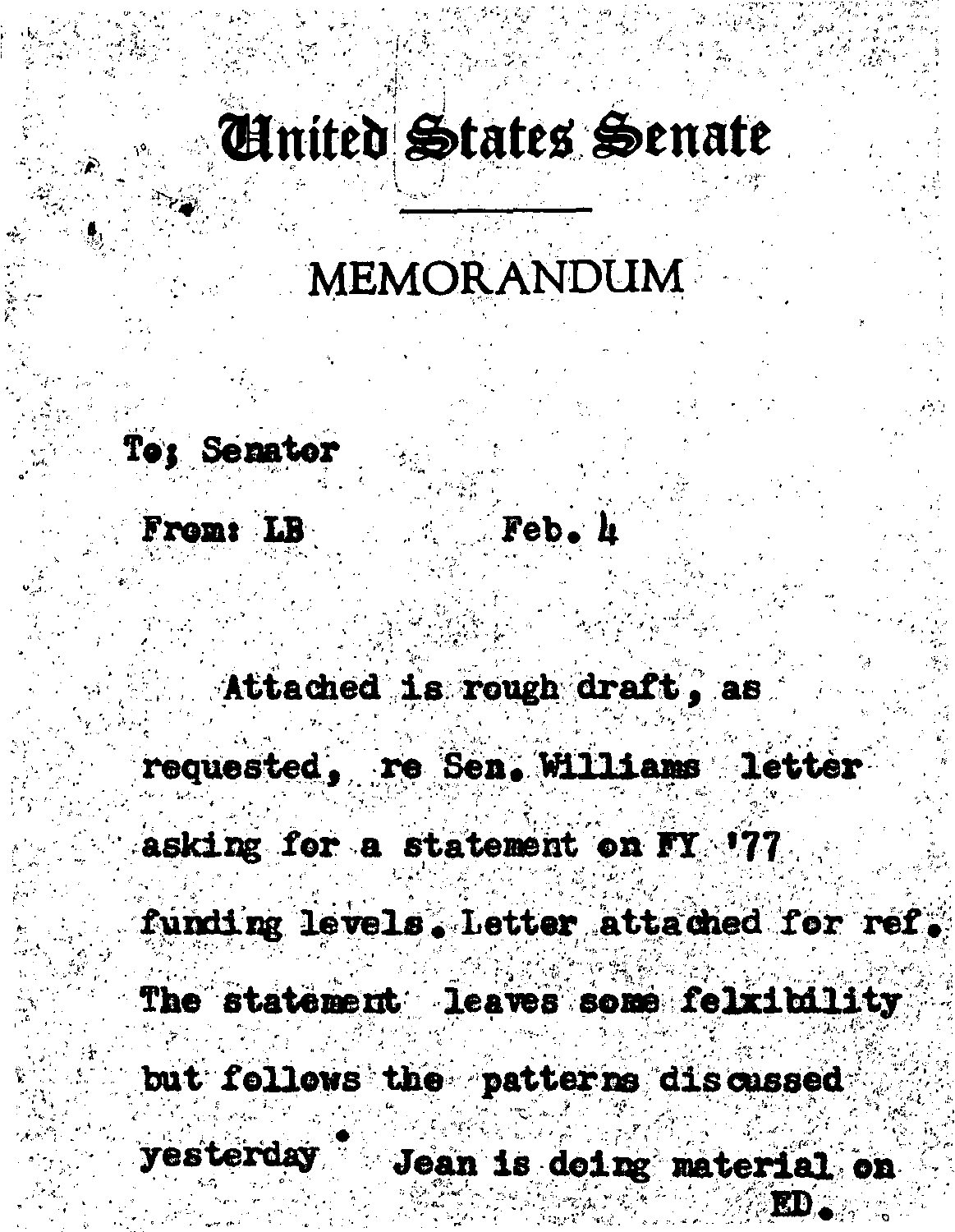# United States Senate photographs

TO: SENATOR

FROM: LB

**Jan 28** 

The attached from Sen. Williams is just FYI.

We are working on all this -- I have established connections with the Committee's new Budget coordinator and expeditor, and we have had two meetings on how best to follew out the necessary procedures outlined in Sen. Williams' letter.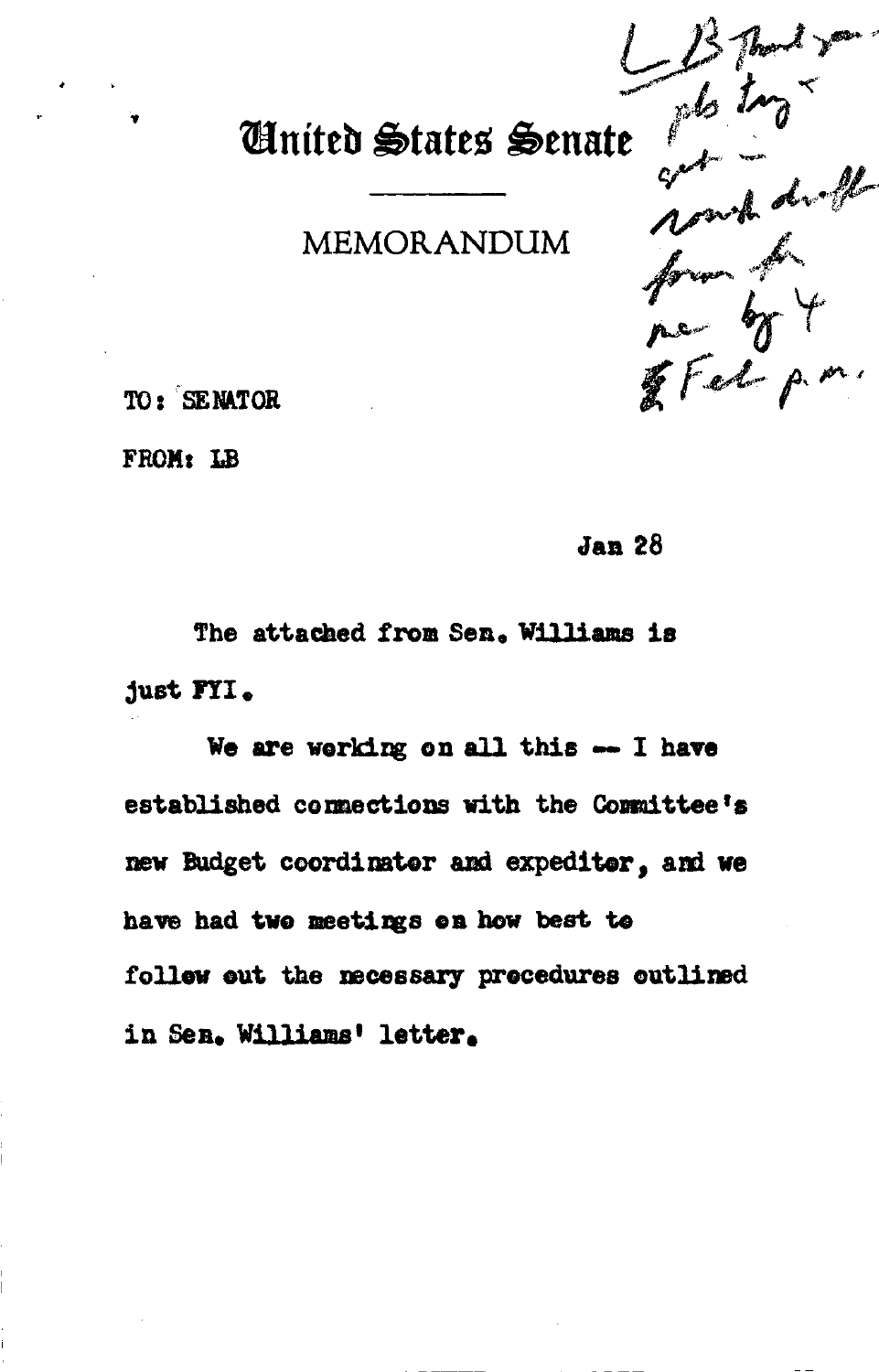**JENNINGS RANDOLPH, W. VA. JACOB K. JAVITS, N.Y.**<br>CLA'BORNE PELL. R.I. **R. RICHARD S. SCHWEIK** FIDWARD M. KENNEDY, MASS. ARDERT TAFT, JR., MION ACHLORD NELSON, WIS.<br>WALLTER F. MONDALE, MINN. AREN BEALL, JR., MD.<br>WALTER F. MONDALE, MINN. ROBERT T. STAFFORD, VT.<br>ALAN CRANSTON, CALIF.<br>ALAN D. HATHAWAY, MAINE

RICHARD S. SCHWEIKER, PA, **RICHARD S. SCHWEIKER, PA, <br><b>ROBERT TAFT**, JR., OHIO<br>J. GLENN BEALL, JR., MD.

**DONALD ELISBURG, GENERAL COUNSEL MARJORIE M. WHITTAKER, CHIEF CLERK** 

Ilnited States Senate

COMMITTEE ON LABOR AND PUBLIC WELFARE WASHINGTON, D.C. 20510

January 27, 1976

The Honorable Claiborne Pell Chairman Subcommittee on Education Special Subcommittee on Arts and Humanities Committee on Labor and Public Welfare United States Senate<br>Washington, D. C. 20510 Washington, D. C.

Dear Clai:

You will recall last year that you generously provided assistance in our Report to the Senate Budget Committee pursuant to the provisions of the Congressional Budget and Impoundment Control Act of 1974, P.L. 93-344. While the first report under that Act was advisory in nature, its full statutory scheme must be implemented with respect to the 1977 fiscal year beginning October 1, 1976.

The Committee now is required to undertake a demanding set of activities geared primarily to two deadlines established by the Act. On March 15, 1976, we are required to submit to the Senate Budget Committee our views and estimates as to needed levels of appropriations and outlays regarding policies and programs within our jurisdiction. On May 15, 1976, we are required to have reported to the Senate, any bill or resolution which authorizes new budget authority for the fiscal year beginning the following October. Inasmuch as doubt exists about which legislation may be interpreted as exerting a budgetary impact for Fiscal Year 1977, we should report all legislation by May 15 in order to limit the need to seek waivers of this deadline.

From my scrutiny of the Act, and from the Committee's experience during the advisory year of its operation, it is clear that we must respond to the budget process as advocates<br>for the policies and programs under our iurisdiction. I for the policies and programs under our jurisdiction. would appreciate your assistance as Chairman of the Subcommittee on Education and the Special Subcommittee on Arts and Humanities as follows: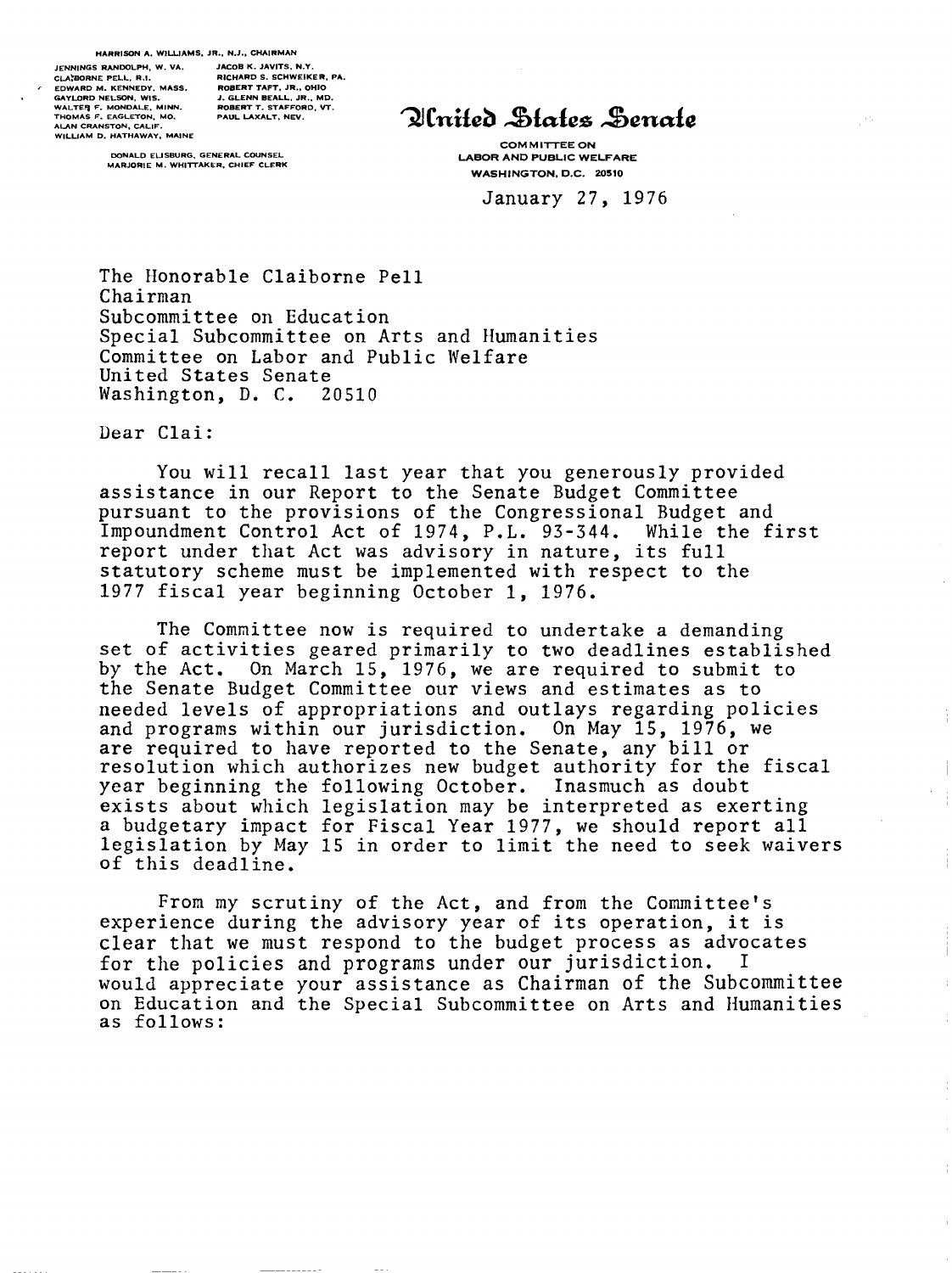Page 2

1. Preparation of a statement no later than February 20, 1976 setting forth your judgement<br>as to the proper level of appropriations you believe should be forthcoming for your programs for FY 1977. We shall be pleased to provide assistance to your staff as they may be needed to complete the statement.

2. Formulation of your plans for the Subcommittee in advancing legislation intended for enactment in this Session. This summary of legislative plans has been requested by the Senate Budget Committee to aid their preparation of the First Budget Resolu-It is also useful for our Committee to have this information as an aid to scheduling Committee work to meet the May 15 deadline for reporting of authorizing legislation.

3. I hope to convene a meeting of the Full Committee the first week in March to consider a response of the Committee to the Senate Budget Committee setting forth our views and estimates for fiscal need for the 1977 fiscal year.

4. I would expect a further meeting of the Full Committee in late April to determine whether there is a need for a Committee response to the First Senate Budget Committee Report and appended reports of the Congressional Budget Office as they may concern the policies and programs within our jurisdiction.

These steps have been formulated in order to afford the Committee the opportunity to respond effectively to the new policymaking initiatives which have been implemented under the Budget Act. Much work faces the Committee as we contemplate the first operational year of the budget process.

Your assistance in facilitating our report for the Senate Budget Committee will be very much appreciated. Your collaboration in our discussions of the budget process will be valued greatly.

With warm personal regards,

Sincerely,

Harrison A. Williams, Jr. Chairman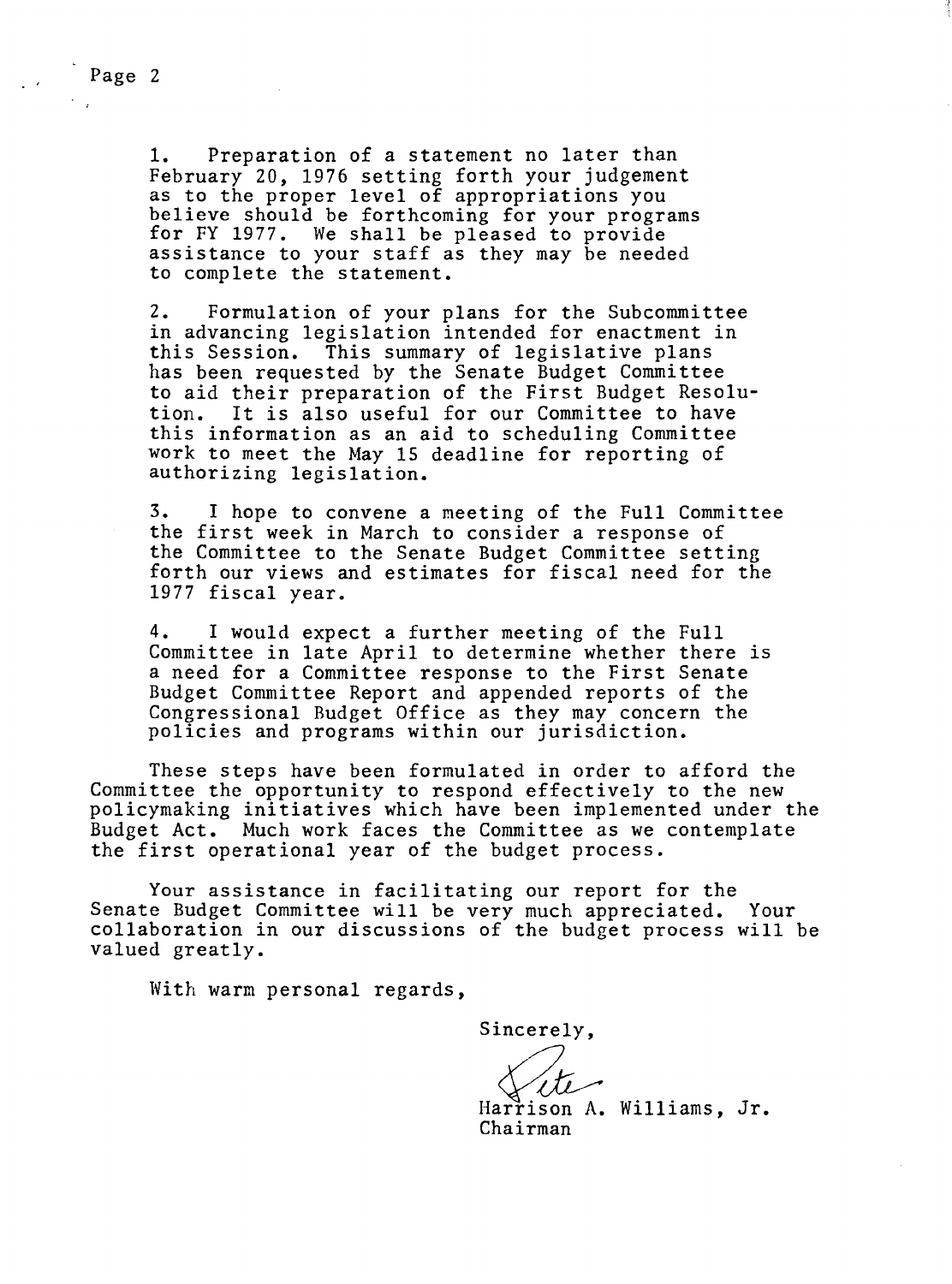Draft Statement in Response to Senator Williams Letter

Arts and Humanities. (Special Subcommittee on Arts and Humanities)

The National Foundation on the Arts and the Humanities, established by P. L. 89-209 in 1965, has the following current levels of authorization: for the National Endowment for the Arts, \$113.5 million in program funds; and for the National Endowment for the Humanities, \$113.5  $m$ Wion in program funds. In addition, a ceiling of \$25 million is authorized for matching gifts made to the two Endowments -- an indeximate amount which the two Endowments traditionally share equally and which is authorized under section 10 (a) (2) of the basic act. In total, each Endowment is thus authorized for the present fiscal year \$ \$126 million -- \$113.5 million. plus half of the \$25 million authorized to match gifts (\$113.5 million plus half of the \$25 million, or  $12.5$  million equals  $-$ \$\$126 million.) Administrative funds are traditionally authorized by a "such sums as may - be mecessary  $n$  provision. The current administrative costs are \$11 million.

Current appropriations are as follows: for the Arts, a total of \$82 million (\$74.5 million in program funds and \$7.5 million to match gifts made to the Arts Endowment); for the Humanities, a total of \$79.5 million (\$72 million in program funds and \$7.5 million to match gifts made to the Humanities Endowment.)

The President's budget request for Fiscal '77 would provide the Arts esse Endowment with an additional  $$5$  million -- or a total of \$87 million; and it would provide the Humanities Endowment with an equal sum, \$87 million. Administrative costs would remain at \$11 million.

The above figures have been summarized in order to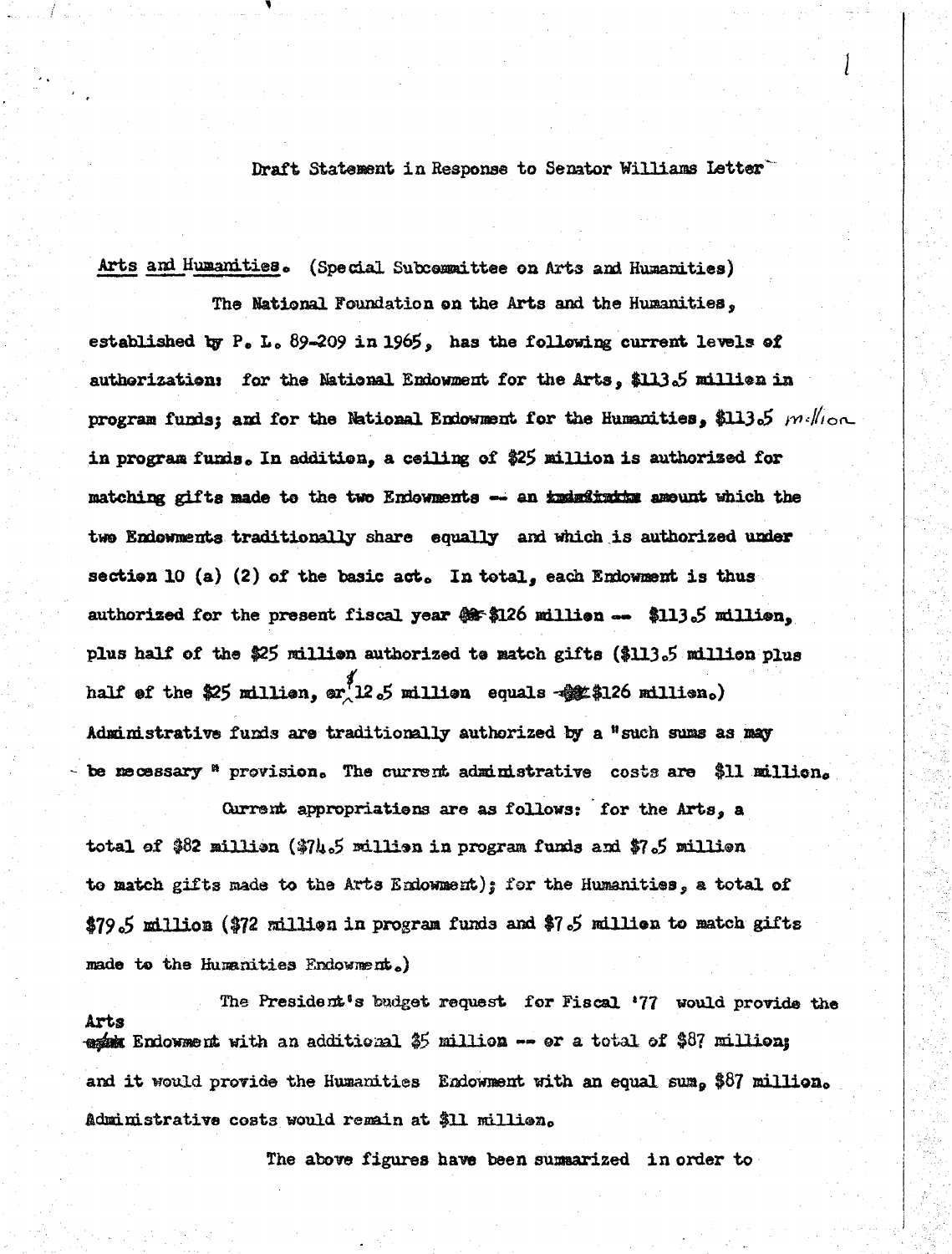to show that the current authorized levels exceed current appropriations (for fiscal '76 by a total of \$90.5 million.) They also execed the President's budget request by a total of \$78 million.

In contrast, it should be pointed out that leading arts organizations throughout the mation, based on extensive research presented at the Subcommittee's hearings in Movember on reauthorization legislation for the Arts and Humanities program, are urging a minimum of \$225 million for the Arts Endowment alone for the coming fiscal year. It should also be pointed out that the Senate after two full days of debate in May, 1973, approved by a vote of 61 to 30 a total authorization of \$400 million. to be divided equally between the Arts Endownent and the Humanities Endowment (\$200 million for each Endowment) to apply to the current fiscal year. This amount was reduced by House action and in Senate-House conference to the present \$126 million for each Endownent mentioned above.

Pending at present before the Subcommittee is legislation to reauthorize the Arts and Humanities Endowments for up to four additional years. It is my sit intention to remain within the presently authorized ceilings for Fiscal '77. That is, to remain within the presently authorized total of \$252 million for the two Endowments, exclusive of administrative costs, which as mentioned above have traditionally been left epen-ended. In this respect, I would not expect no significant change in funding, precedures.

Within present funding levels, I expect to include appropriate funds for the two Endowments and their regular program needs. I also expect to give greater emphasis than in the past to the needs of our mation's museums, and to additional challenge concepts for the Arts Endowment, which has had a marked success in exceeding the normal one for one match (one federal dollar to match ene non-federal dollar) standard to the enabling legislation. I intend to increase the availability of funds for  $The$ 

 $\overline{2}$